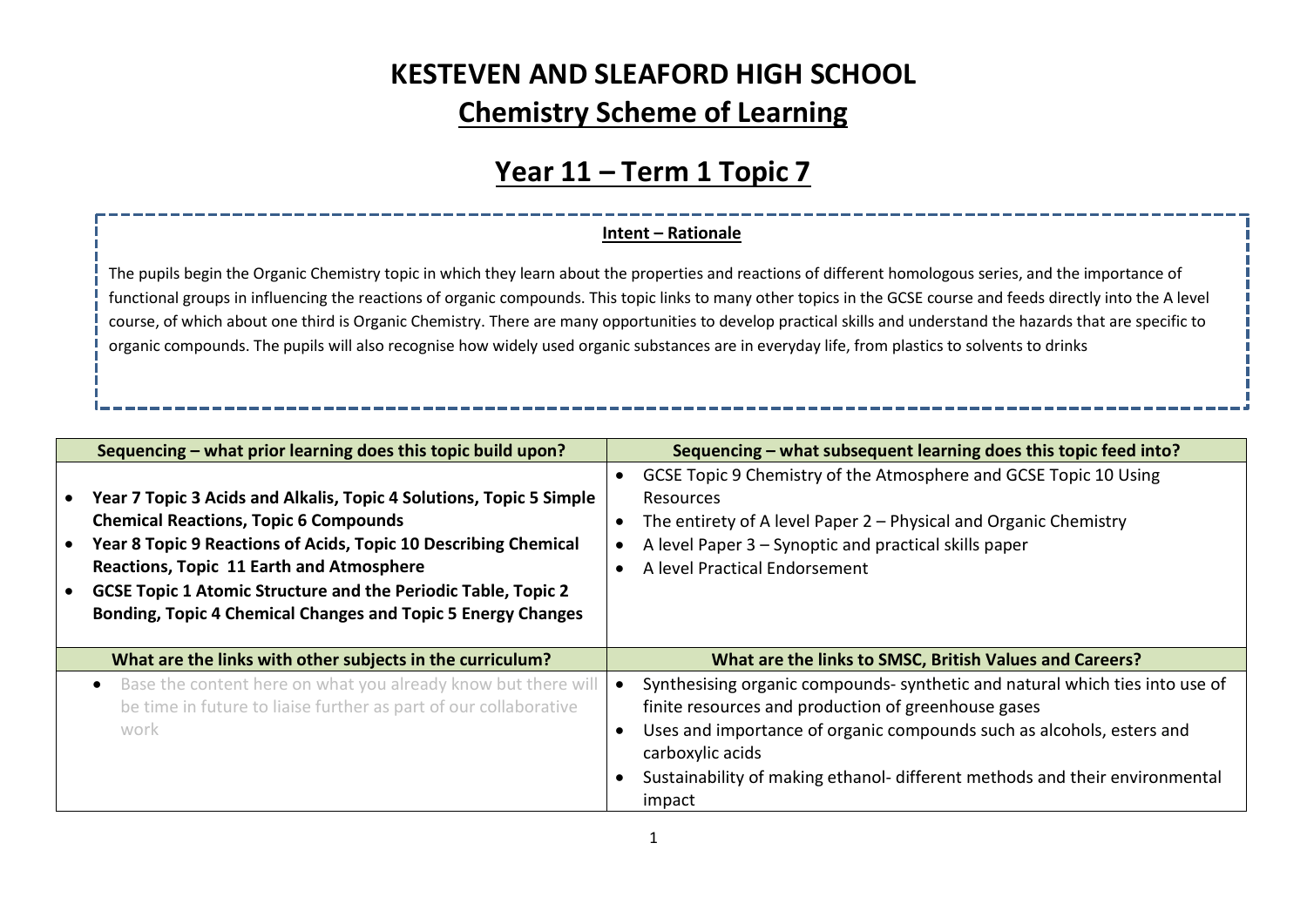|                                                               | Careers in biochemistry e.g. drug synthesis                    |  |  |
|---------------------------------------------------------------|----------------------------------------------------------------|--|--|
| What are the opportunities for developing literacy skills and | What are the opportunities for developing mathematical skills? |  |  |
| developing learner confidence and enjoyment in reading?       |                                                                |  |  |
| <b>FROM THE LIBRARY</b>                                       | General formulae                                               |  |  |
| <b>Principals of Organic Chemistry-547</b>                    | Balancing chemical equations                                   |  |  |
|                                                               | Ratios                                                         |  |  |
|                                                               | Bond energy calculations                                       |  |  |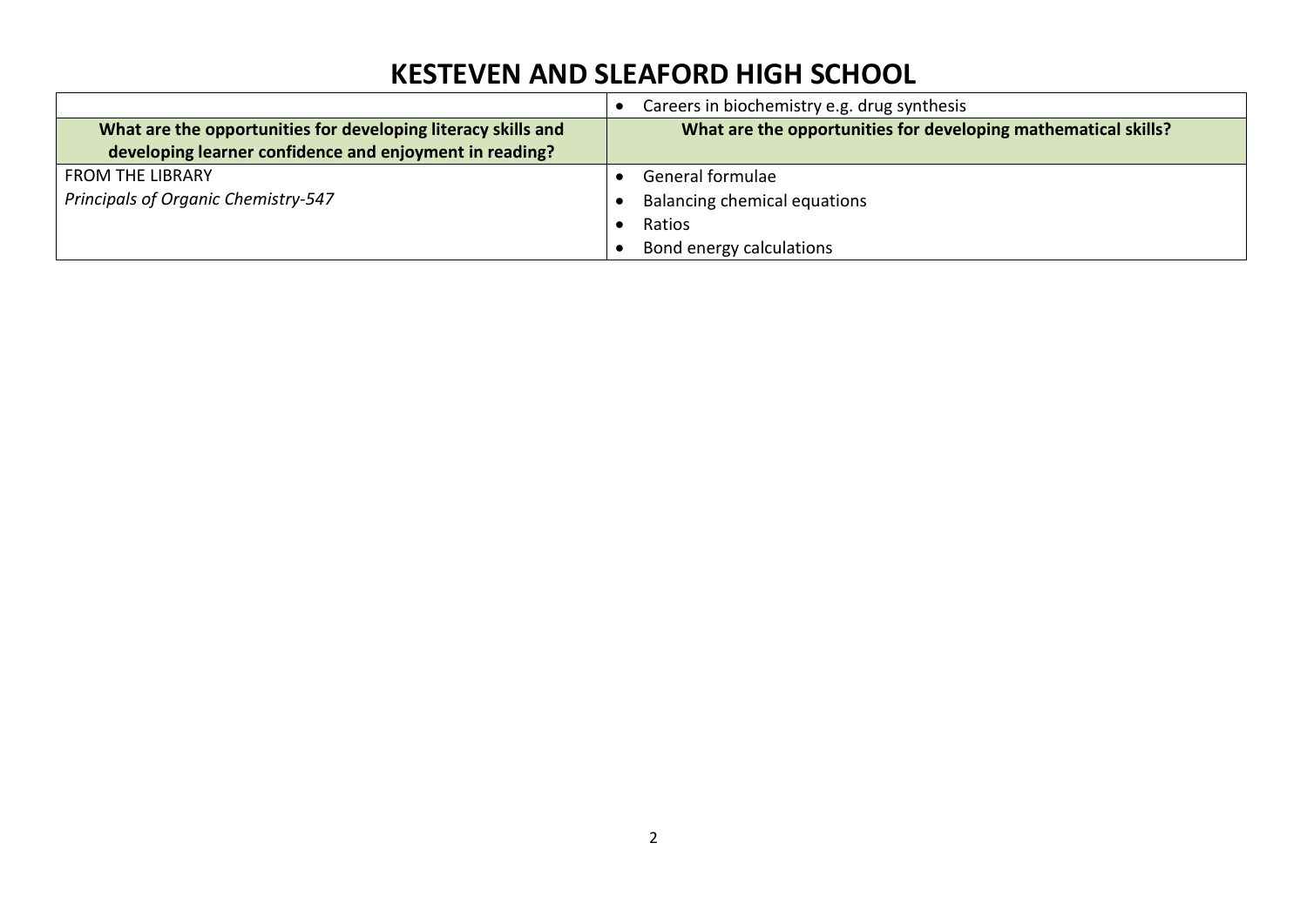# **KESTEVEN AND SLEAFORD HIGH SCHOOL Chemistry Scheme of Learning**

### **Year 11 Term 1**

#### **Intent – Concepts**

#### **What knowledge will students gain and what skills will they develop as a consequence of this topic?**

#### **Know**

- Do I know that crude oil is a finite resource found in rocks and that it is a mixture of a very large number of compounds. Most of the compounds in crude oil are hydrocarbons, which are molecules made up of hydrogen and carbon atoms only. Do I know that most of the hydrocarbons in crude oil are hydrocarbons called alkanes. The general formula for the homologous series of alkanes is  $C_nH_{2n+2}$
- Do I know that the combustion of hydrocarbon fuels releases energy. During combustion, the carbon and hydrogen in the fuels are oxidised. The complete combustion of a hydrocarbon produces carbon dioxide and water.
- Do I know the conditions of catalytic cracking and steam cracking, and do I know what the products of cracking are?
- Do I know that alkenes are hydrocarbons with a double carbon-carbon bond. The general formula for the homologous series of alkenes is  $C_nH_{2n}$ Do I know that *alkene molecules are unsaturated because they contain two fewer hydrogen atoms than the alkane with the same number of carbon atoms.*
- *Do I know that alcohols contain the functional group –OH and methanol, ethanol, propanol and butanol are the first four members of a homologous series*
- *Can I recall the uses of these alcohols*
- *Do I know that aqueous solutions of ethanol are produced when sugar solutions are fermented using yeast and I know the conditions*
- *Do I know that carboxylic acids have the functional group –COOH.The first four members of a homologous series of carboxylic acids are methanoic acid, ethanoic acid, propanoic acid and butanoic acid*
- *Do I know that alkenes can be used to make polymers such as poly(ethene) and poly(propene) by addition polymerisation, in which many small molecules (monomers) join together to form one large molecules (polymers).*
- *Do I know that condensation polymerisation involves monomers with two functional groups. When these monomers react they join together, usually losing small molecules such as water, and so the reactions are called condensation reactions*
- *Do I know that amino acids have two different functional groups in a molecule and that they react by condensation polymerisation to produce polypeptides?*
- Do I *know that DNA (deoxyribonucleic acid) is a large molecule essential for life. DNA encodes genetic instructions for the development and functioning of living organisms and viruses.*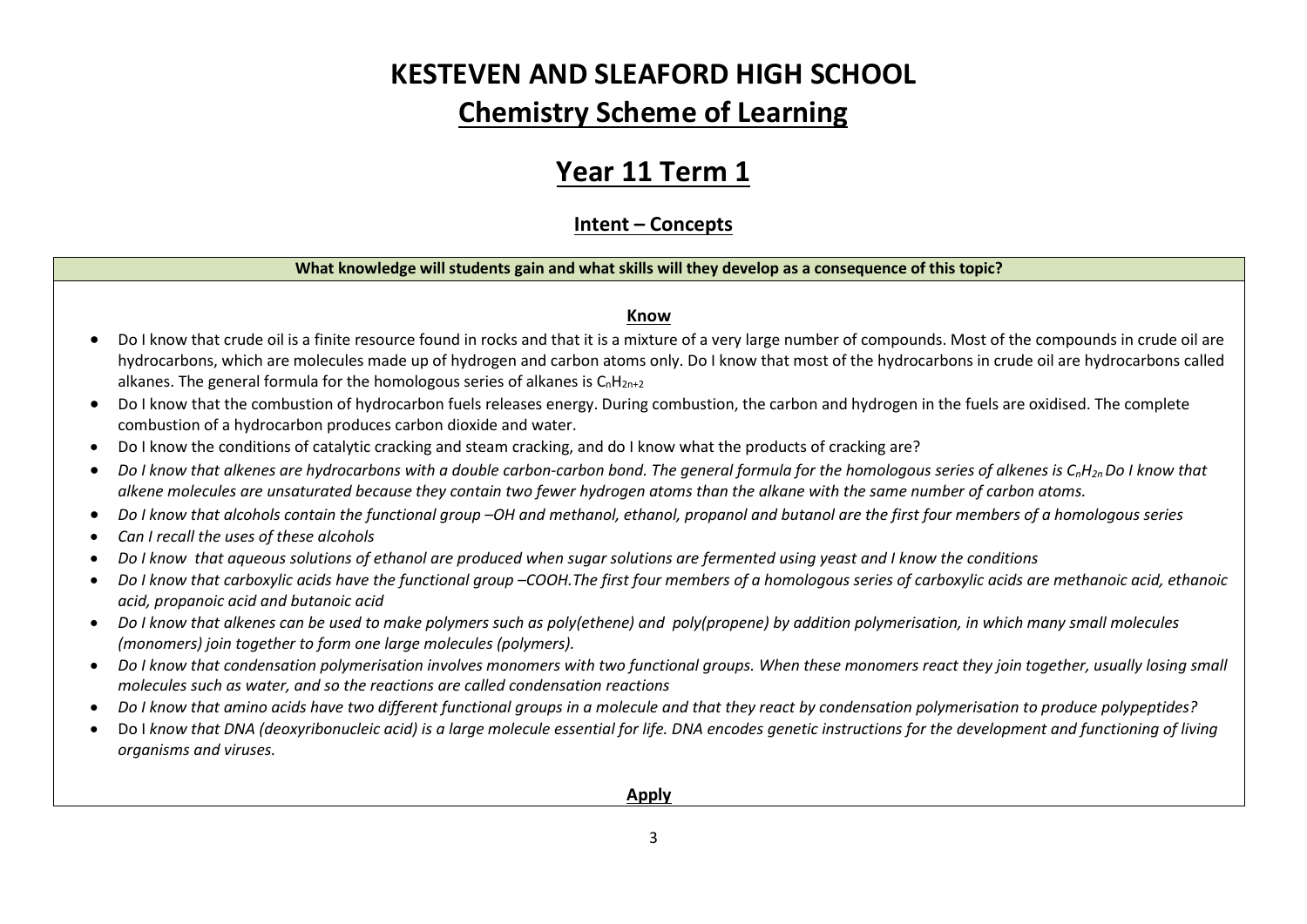- Can I name and draw the displayed and molecular formulae of the first four members of the alkane homologous series? Can I explain how hydrocarbons are separated into fractions by fractional distillation and do I know some uses of these fractions?
- I know that alkenes are more reactive than alkanes and react with bromine water, which is used as a test for alkenes. Bromine water is decolourised by alkenes but not alkanes.
- *Do I know the first four members of the homologous series of alkenes are ethene, propene, butene and pentene and can I write the molecular formulae and draw*  the displayed formulae? I know that alkenes react with oxygen in combustion reactions in the same way as other hydrocarbons, but they tend to burn in air with *smoky flames because of incomplete combustion*
- *Can I describe what happens when any of the first four alcohols react with sodium, burn in air, are added to water, react with an oxidising agent*
- *Can I explain why fermentation produces ethanol which is carbon neutral?*
- *Can I describe what happens when any of the first four carboxylic acids react with carbonates, dissolve in water, react with alcohols?*
- *Can I recognise addition polymers and monomers from diagrams in the forms shown and from the presence of the functional group C=C in the monomers?*
- *Do I know the simplest polymers are produced from two different monomers with two of the same functional groups on each monomer. For example: ethane diol and hexanedioic acid polymerise to produce a polyester*
- *Do I know that different amino acids can be combined to produce proteins?*
- *Do I know that most DNA molecules are two polymer chains, made from four different monomers called nucleotides, in the form of a double helix. naturally occurring polymers important for life include proteins, starch and cellulose.*

#### **Extend**

- Can I explain fractional distillation in terms of evaporation and condensation? Can I explain how boiling point, viscosity and flammability are affected by molecular size?
- Can I write balanced equations for the complete combustion of hydrocarbons with a given formula.
- Can I balance chemical equations as examples of cracking
- Can I give examples to illustrate the usefulness of cracking and explain how modern life depends on the uses of these hydrocarbon products
- I know that alkenes react with hydrogen, water and the halogens, by the addition of atoms across the carbon-carbon double bond so that the double bond *becomes a single carbon-carbon bond*
- *Can I write balanced symbol equations for the reactions when any of the first four alcohols react with sodium, burn in air, are added to water, react with an oxidising agent*
- *Can I evaluate the sustainability of the different methods of producing ethanol?*
- *Can I write balanced symbol equations for the reactions when any of the first four carboxylic acids react with carbonates, dissolve in water, react with alcohols?*
- *Can I explain why carboxylic acids are weak acids in terms of ionisation and pH*
- *Can I draw diagrams to represent the formation of a polymer from a given alkene monomer relate the repeating unit to the monomer?*
- *Can I explain the basic principles of condensation polymerisation by reference to the functional groups in the monomers and the repeating units in the polymer?*
- *Can I draw a dipeptide given the structure of the individual amino acids?*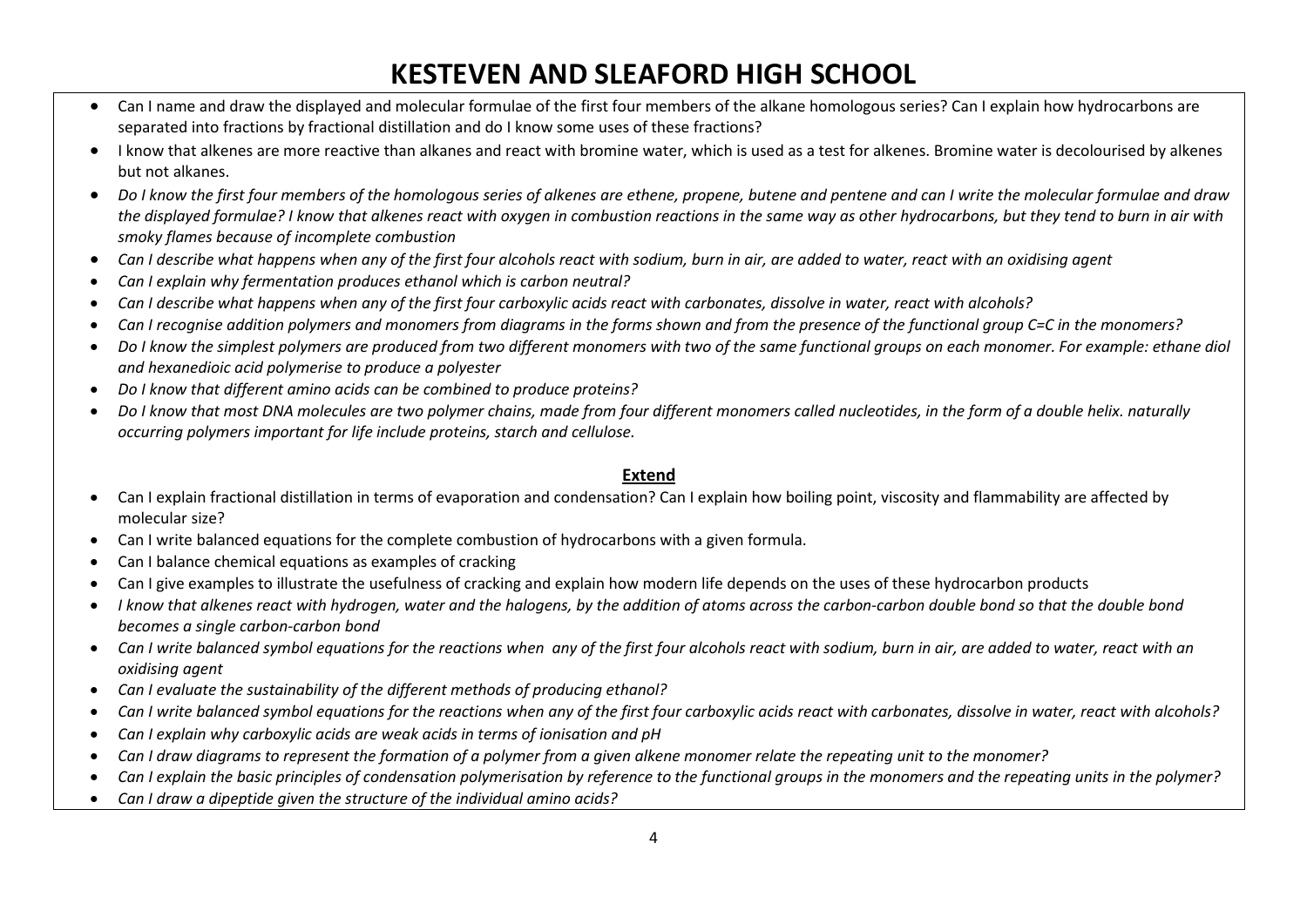|                            | Can I name the types of monomers from which these naturally occurring polymers are made and can I explain the difference in the bonding between the<br>neucleoides in the DNA polymer strand and the intermolecular forces holding the two polymers together?<br>What subject specific language will be used and developed in this topic? | What opportunities are available for                                                                                                 |
|----------------------------|-------------------------------------------------------------------------------------------------------------------------------------------------------------------------------------------------------------------------------------------------------------------------------------------------------------------------------------------|--------------------------------------------------------------------------------------------------------------------------------------|
|                            |                                                                                                                                                                                                                                                                                                                                           | assessing the progress of students?                                                                                                  |
|                            |                                                                                                                                                                                                                                                                                                                                           | • 6 mark questions after lessons 1 and 7<br>End of Topic Test (after lesson 3 for<br>$\bullet$<br>Combined and lesson 13 for Triple) |
| <b>Addition</b><br>polymer | Made by adding monomers that contain C=C. No<br>other product is made                                                                                                                                                                                                                                                                     |                                                                                                                                      |
| <b>Alcohol</b>             | All contain the functional group -OH $C_nH_{2n+1}OH$                                                                                                                                                                                                                                                                                      |                                                                                                                                      |
| <b>Alkane</b>              | Saturated hydrocarbon with formula $C_nH_{2n+2}$                                                                                                                                                                                                                                                                                          |                                                                                                                                      |
| <b>Alkene</b>              | Unsaturated hydrocarbon containing C=C. $C_nH_{2n}$                                                                                                                                                                                                                                                                                       |                                                                                                                                      |
| <b>Amino acid</b>          | The monomers that make up a proteins. E.g.<br>$H_2NCH_2COOH$                                                                                                                                                                                                                                                                              |                                                                                                                                      |
| <b>Carboxylic Acid</b>     | All contain COOH $C_nH_{2n+1}$ COOH                                                                                                                                                                                                                                                                                                       |                                                                                                                                      |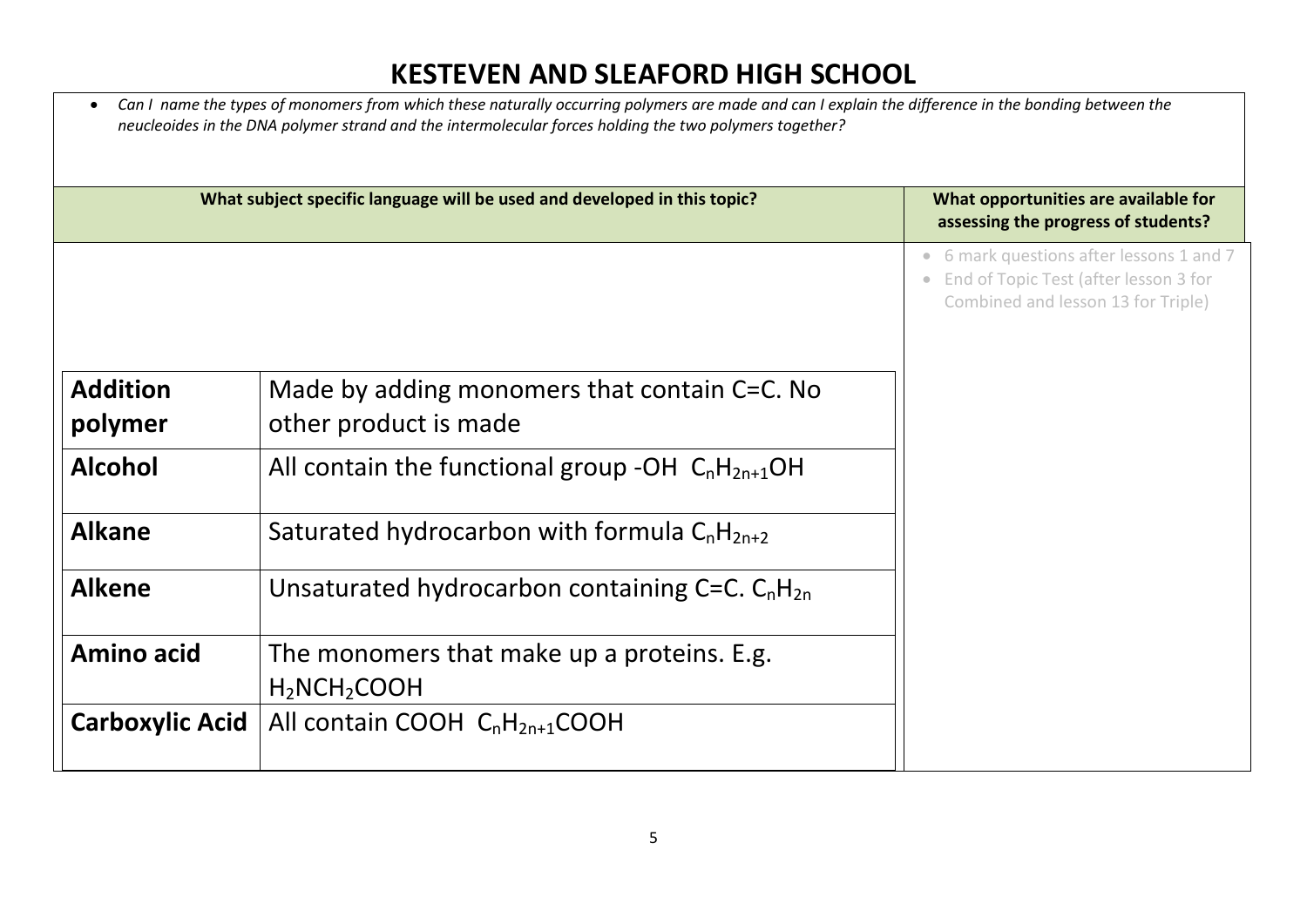| <b>Combustion</b>       | Reaction of a fuel with oxygen                                                                                                         |
|-------------------------|----------------------------------------------------------------------------------------------------------------------------------------|
| Condensation<br>polymer | Made from 2 different monomers and releases a small<br>molecule (usually water)                                                        |
| <b>Cracking</b>         | Heating a long chain hydrocarbon into smaller, more<br>useful products                                                                 |
| <b>DNA</b>              | Large organic molecule that contains the genetic<br>information for the development and functioning of<br>living organisms and viruses |
| <b>Ester</b>            | Made from the reaction of an acid and an alcohol                                                                                       |
| <b>Fermentation</b>     | Making alcohol and carbon dioxide from sugar in the<br>presence of yeast at warm temperatures (37°C)                                   |
| <b>Flammable</b>        | Easily ignited and can burn rapidly                                                                                                    |
| <b>Fraction</b>         | Hydrocarbons with similar boiling points                                                                                               |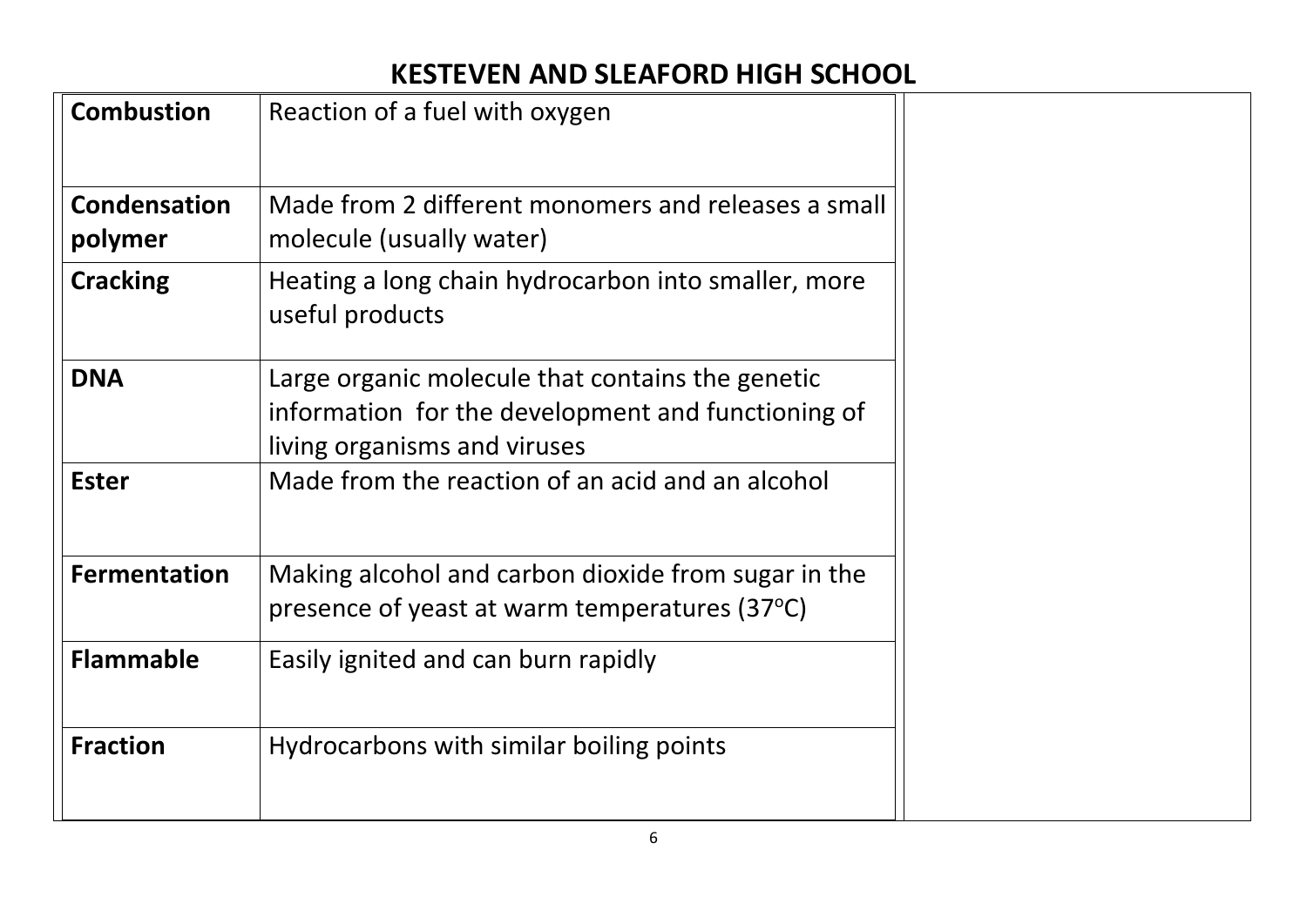| <b>Fractional</b><br><b>Distillation</b> | Separating mixtures of hydrocarbons by their<br>different boiling points                 |  |
|------------------------------------------|------------------------------------------------------------------------------------------|--|
| <b>Functional</b><br>Group               | Group of atoms that give compound its characteristic<br>reactions                        |  |
| <b>Homologous</b><br><b>Series</b>       | Group of related organic compounds with the same<br>functional group and general formula |  |
| <b>Hydrocarbon</b>                       | Contains only hydrogen and carbon                                                        |  |
| <b>Saturated</b>                         | Only contains C-C bonds (no double C=C bonds)                                            |  |
| <b>Unsaturated</b>                       | Contains C=C bond                                                                        |  |
| <b>Weak acid</b>                         | Acids that do not ionise completely                                                      |  |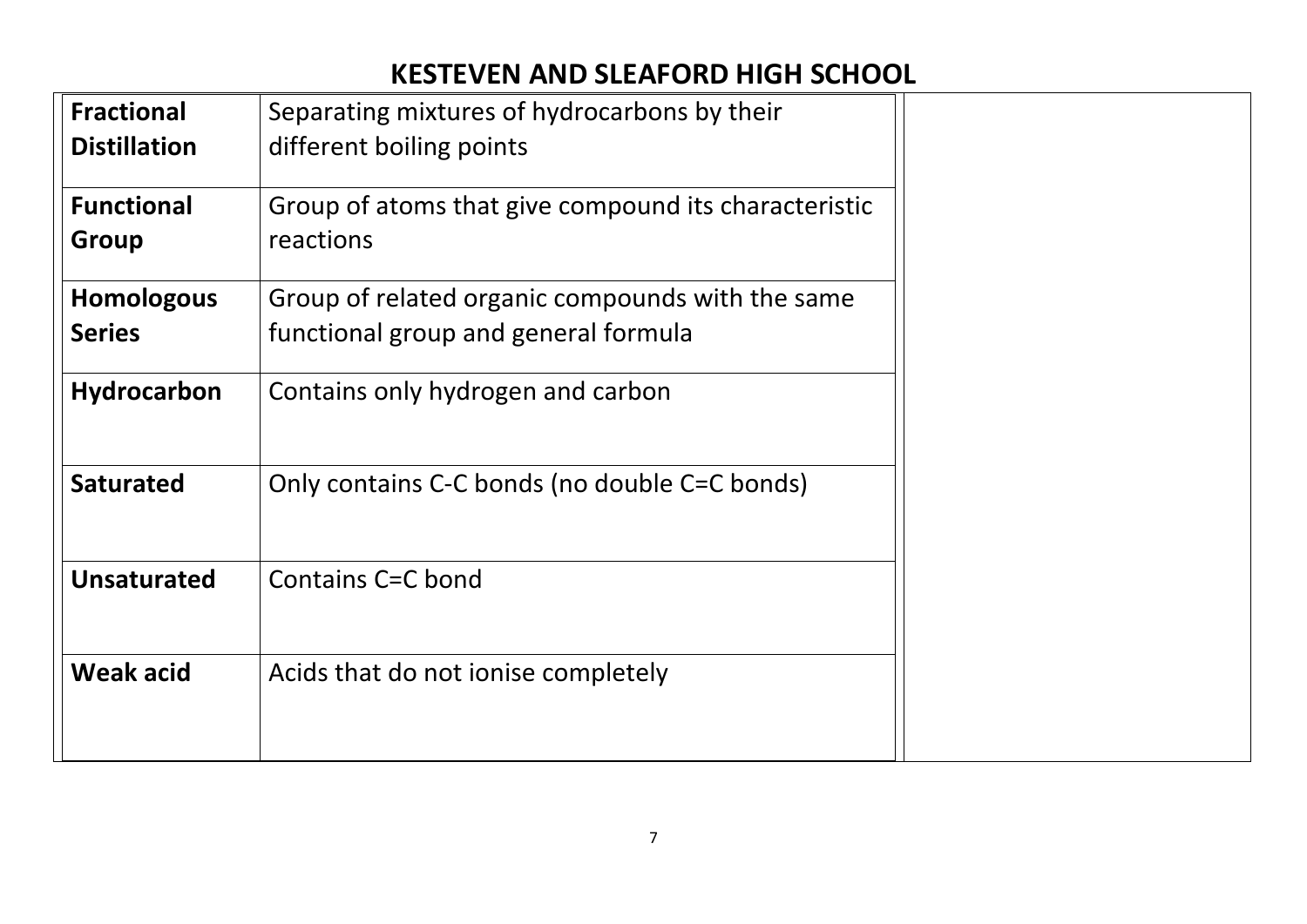| <b>Proteins</b>          | Natural polymers made from amino acids that join<br>together in a condensation reaction |  |
|--------------------------|-----------------------------------------------------------------------------------------|--|
| Incomplete<br>combustion | Fuels burning in limited oxygen so makes carbon<br>monoxide or particulates             |  |
| Complete<br>combustion   | Combustion takes place when there is enough oxygen<br>to make carbon dioxide            |  |
| Double bond              | Two Covalent bonds sharing 2 pairs of electrons.                                        |  |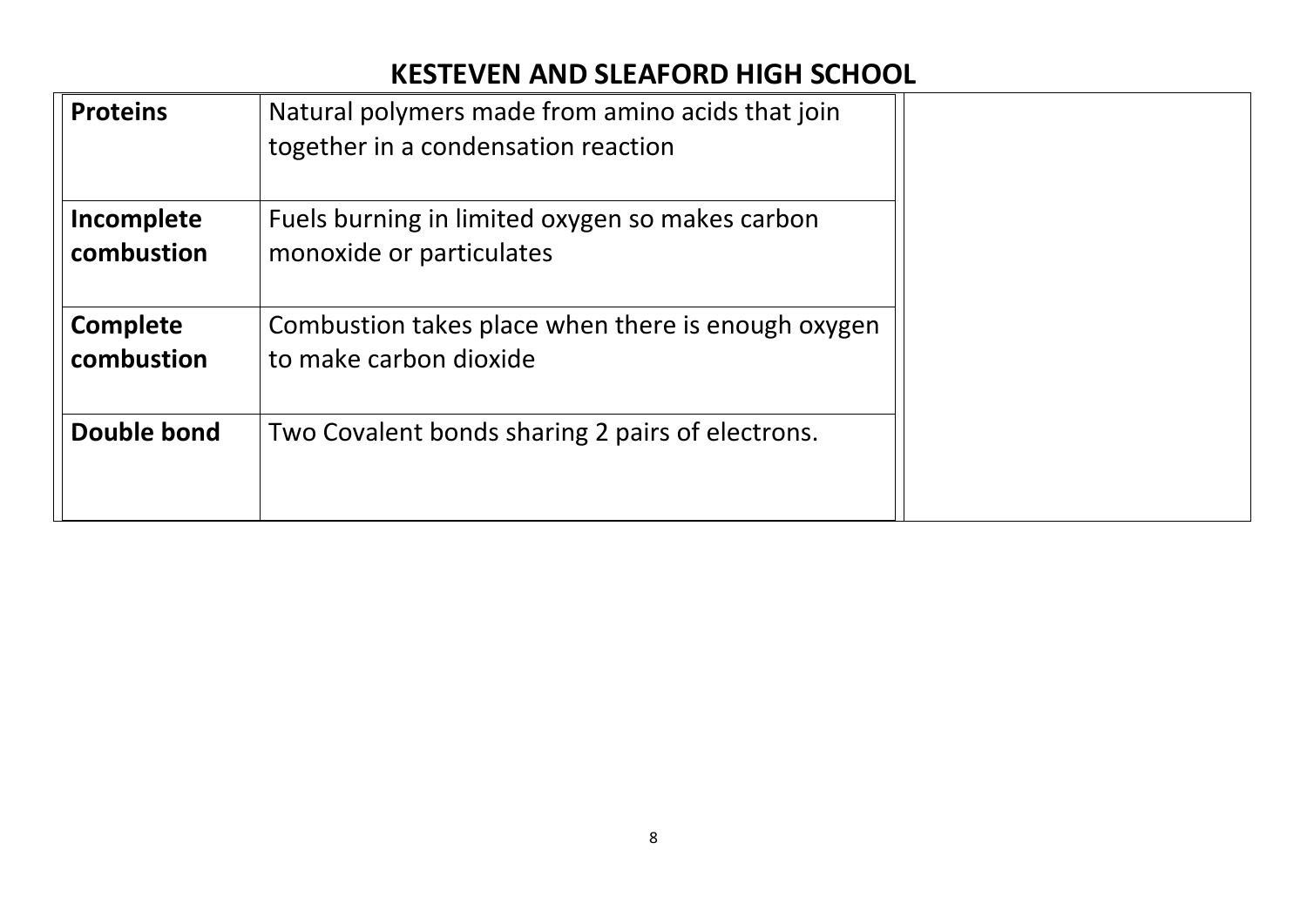#### **Intent – Concepts**

| <b>Lesson title</b>                                              | <b>Learning challenge</b>                                                                                                                                                                                                                                                                                                                                                                                                                                                                              | <b>Higher level challenge</b>                                                                                                                                                                                 | <b>Suggested activities and resources</b> |
|------------------------------------------------------------------|--------------------------------------------------------------------------------------------------------------------------------------------------------------------------------------------------------------------------------------------------------------------------------------------------------------------------------------------------------------------------------------------------------------------------------------------------------------------------------------------------------|---------------------------------------------------------------------------------------------------------------------------------------------------------------------------------------------------------------|-------------------------------------------|
| <b>Lesson 1 Alkanes</b><br>and Fractional<br><b>Distillation</b> | Do I know that crude oil is a<br>$\bullet$<br>finite resource found in<br>rocks and that it is a<br>mixture of a very large<br>number of compounds.<br>Most of the compounds in<br>crude oil are hydrocarbons,<br>which are molecules made<br>up of hydrogen and carbon<br>atoms only.<br>Do I know that most of the<br>hydrocarbons in crude oil<br>are hydrocarbons called<br>alkanes. The general<br>formula for the<br>homologous series of<br>alkanes is $C_nH_{2n+2}$<br>Can I name and draw the | Can I explain fractional<br>$\bullet$<br>distillation in terms of<br>evaporation and<br>condensation?<br>Can I explain how boiling<br>point, viscosity and<br>flammability are affected<br>by molecular size? |                                           |
|                                                                  | displayed and molecular<br>formulae of the first four<br>members of the alkane<br>homologous series?<br>Can I explain how<br>$\bullet$<br>hydrocarbons are<br>separated into fractions by<br>fractional distillation and<br>do I know some uses of<br>these fractions?                                                                                                                                                                                                                                 |                                                                                                                                                                                                               |                                           |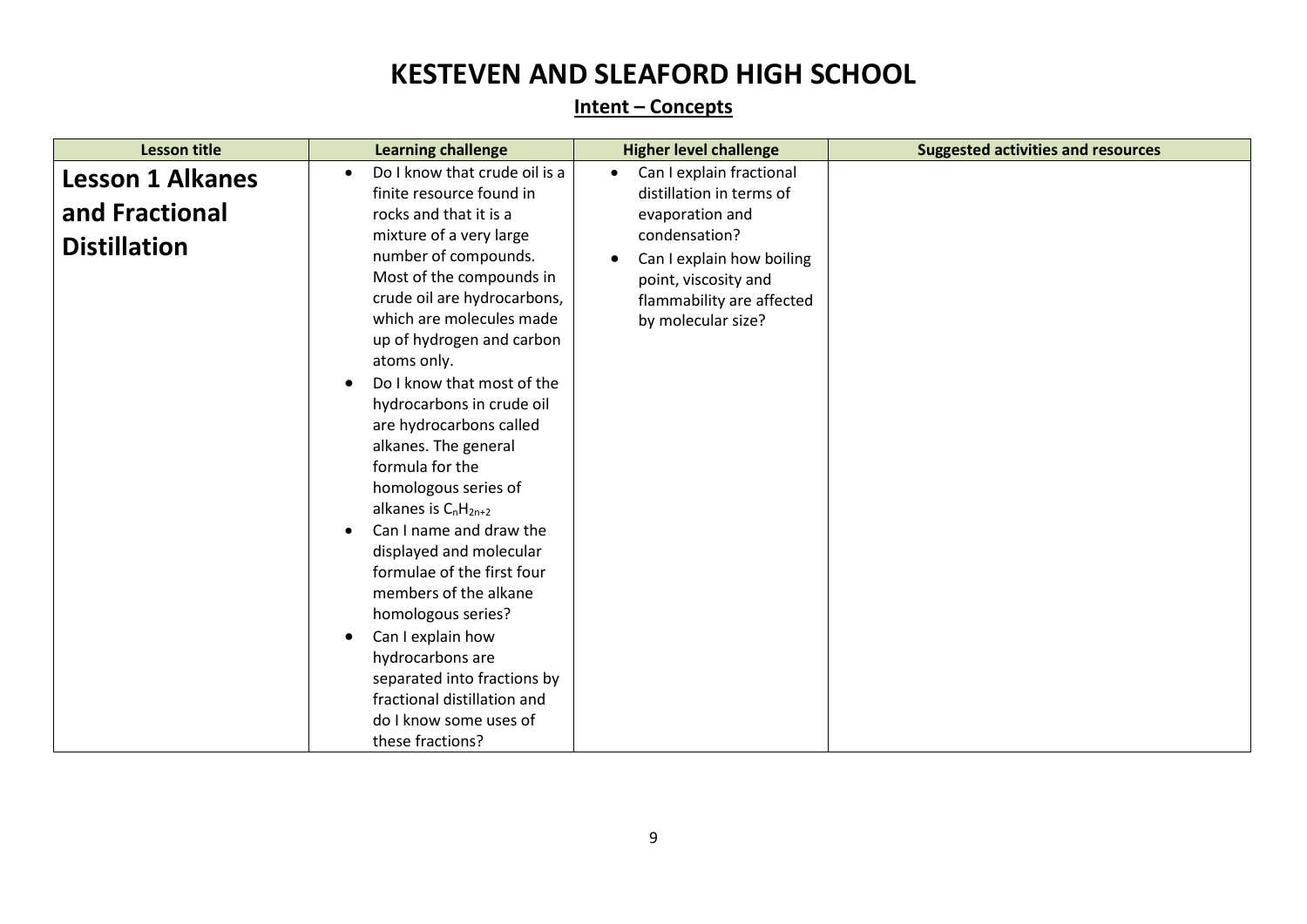| Lesson 2<br><b>Combustion of</b><br><b>Alkanes</b> | Do I know that the<br>$\bullet$<br>combustion of<br>hydrocarbon fuels releases<br>energy?<br>Do I know the products of<br>$\bullet$<br>combustion and how to<br>test for them?                                                                                                                                                                                                                                                                                                                                      | Can I write balanced<br>$\bullet$<br>equations for the<br>complete combustion of<br>hydrocarbons with a<br>given formula?                                                                                                                                                                                                                                                                                                                     |  |
|----------------------------------------------------|---------------------------------------------------------------------------------------------------------------------------------------------------------------------------------------------------------------------------------------------------------------------------------------------------------------------------------------------------------------------------------------------------------------------------------------------------------------------------------------------------------------------|-----------------------------------------------------------------------------------------------------------------------------------------------------------------------------------------------------------------------------------------------------------------------------------------------------------------------------------------------------------------------------------------------------------------------------------------------|--|
| <b>Lesson 3 Cracking</b>                           | Do I know the conditions of<br>$\bullet$<br>catalytic cracking and<br>steam cracking, and do I<br>know what the products of<br>cracking are?                                                                                                                                                                                                                                                                                                                                                                        | Can I balance chemical<br>$\bullet$<br>equations as examples of<br>cracking<br>Can I give examples to<br>$\bullet$<br>illustrate the usefulness<br>of cracking and explain<br>how modern life depends<br>on the uses of these<br>hydrocarbon products                                                                                                                                                                                         |  |
| Lesson 4 and 5<br><b>Alkenes</b>                   | Do I know that alkenes are<br>$\bullet$<br>hydrocarbons with a double<br>carbon-carbon bond. The<br>general formula for the<br>homologous series of<br>alkenes is $C_nH_{2n}$<br>Do I know that alkene<br>molecules are unsaturated<br>because they contain two<br>fewer hydrogen atoms than<br>the alkane with the same<br>number of carbon atoms?<br>Do I know the first four<br>$\bullet$<br>members of the<br>homologous series of<br>alkenes are ethene,<br>propene, butene and<br>pentene and can I write the | Do I know that alkenes<br>$\bullet$<br>react with oxygen in<br>combustion reactions in<br>the same way as other<br>hydrocarbons, but they<br>tend to burn in air with<br>smoky flames because of<br>incomplete combustion?<br>I know that alkenes react<br>with hydrogen, water and<br>the halogens, by the<br>addition of atoms across<br>the carbon-carbon double<br>bond so that the double<br>bond becomes a single<br>carbon-carbon bond |  |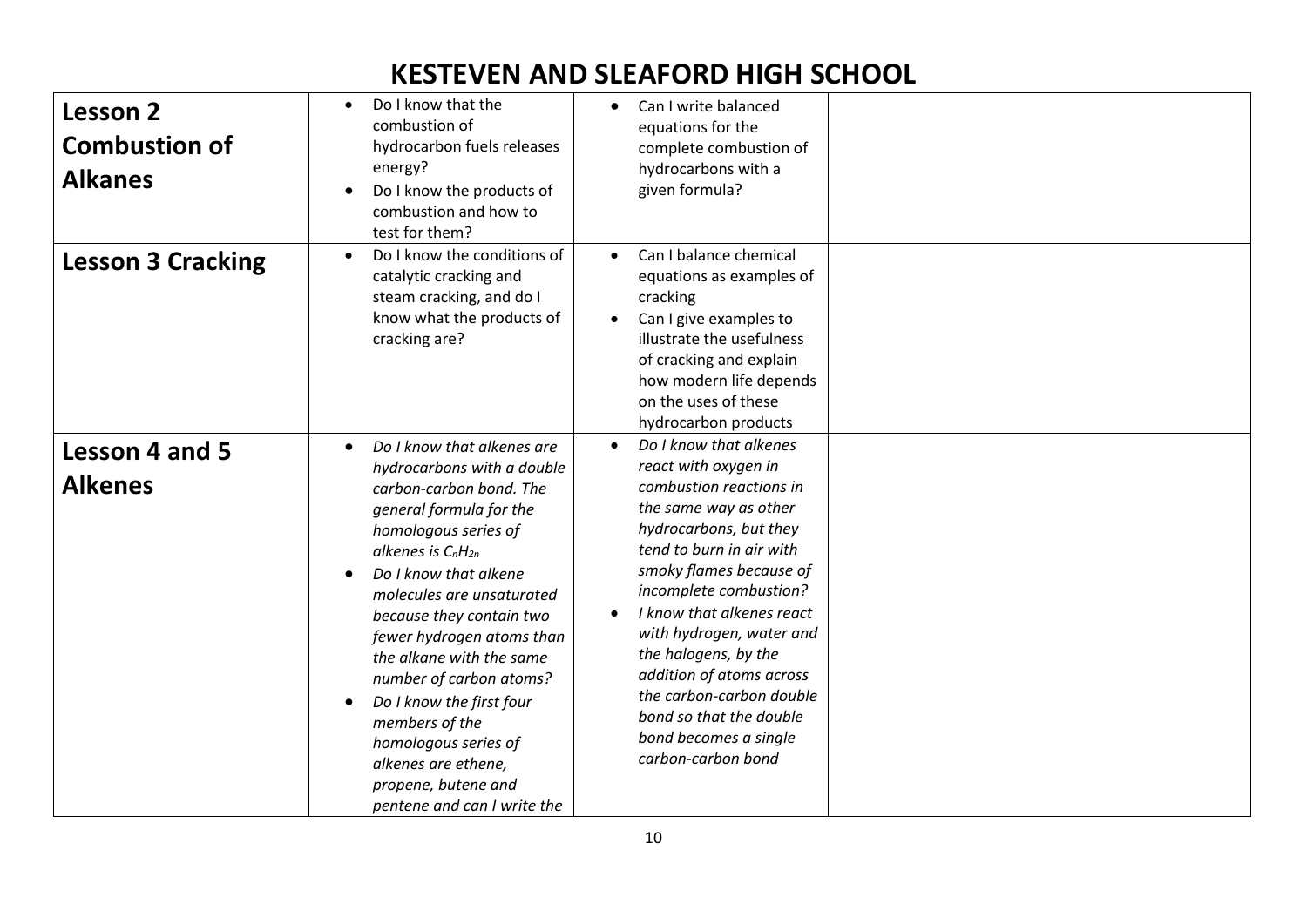|                                            | molecular formulae and<br>draw the displayed<br>formulae?                                                                                                                                                                                                                                                                                                                                                                          |                                                                                                                                                                                                                  |  |
|--------------------------------------------|------------------------------------------------------------------------------------------------------------------------------------------------------------------------------------------------------------------------------------------------------------------------------------------------------------------------------------------------------------------------------------------------------------------------------------|------------------------------------------------------------------------------------------------------------------------------------------------------------------------------------------------------------------|--|
| <b>Lesson 6 Alcohols</b>                   | Do I know that alcohols<br>$\bullet$<br>contain the functional<br>group -OH and methanol,<br>ethanol, propanol and<br>butanol are the first four<br>members of a homologous<br>series<br>Can I recall the uses of<br>$\bullet$<br>these alcohols<br>Can I describe what<br>$\bullet$<br>happens when any of the<br>first four alcohols react<br>with sodium, burn in air,<br>are added to water, react<br>with an oxidising agent? | Can I write balanced<br>$\bullet$<br>symbol equations for the<br>reactions when any of<br>the first four alcohols<br>react with sodium, burn in<br>air, are added to water,<br>react with an oxidising<br>agent? |  |
| Lesson 7<br><b>Fermentation</b>            | Do I know that aqueous<br>$\bullet$<br>solutions of ethanol are<br>produced when sugar<br>solutions are fermented<br>using yeast and I know the<br>conditions                                                                                                                                                                                                                                                                      | Can I explain why<br>$\bullet$<br>fermentation produces<br>ethanol which is carbon<br>neutral?<br>Can I evaluate the<br>sustainability of the<br>different methods of<br>producing ethanol?                      |  |
| <b>Lesson 8 Carboxylic</b><br><b>Acids</b> | Do I know that carboxylic<br>$\bullet$<br>acids have the functional<br>group -COOH. The first four<br>members of a homologous<br>series of carboxylic acids<br>are methanoic acid,                                                                                                                                                                                                                                                 | Can I write balanced<br>$\bullet$<br>symbol equations for the<br>reactions when any of the<br>first four carboxylic acids<br>react with carbonates,<br>dissolve in water,                                        |  |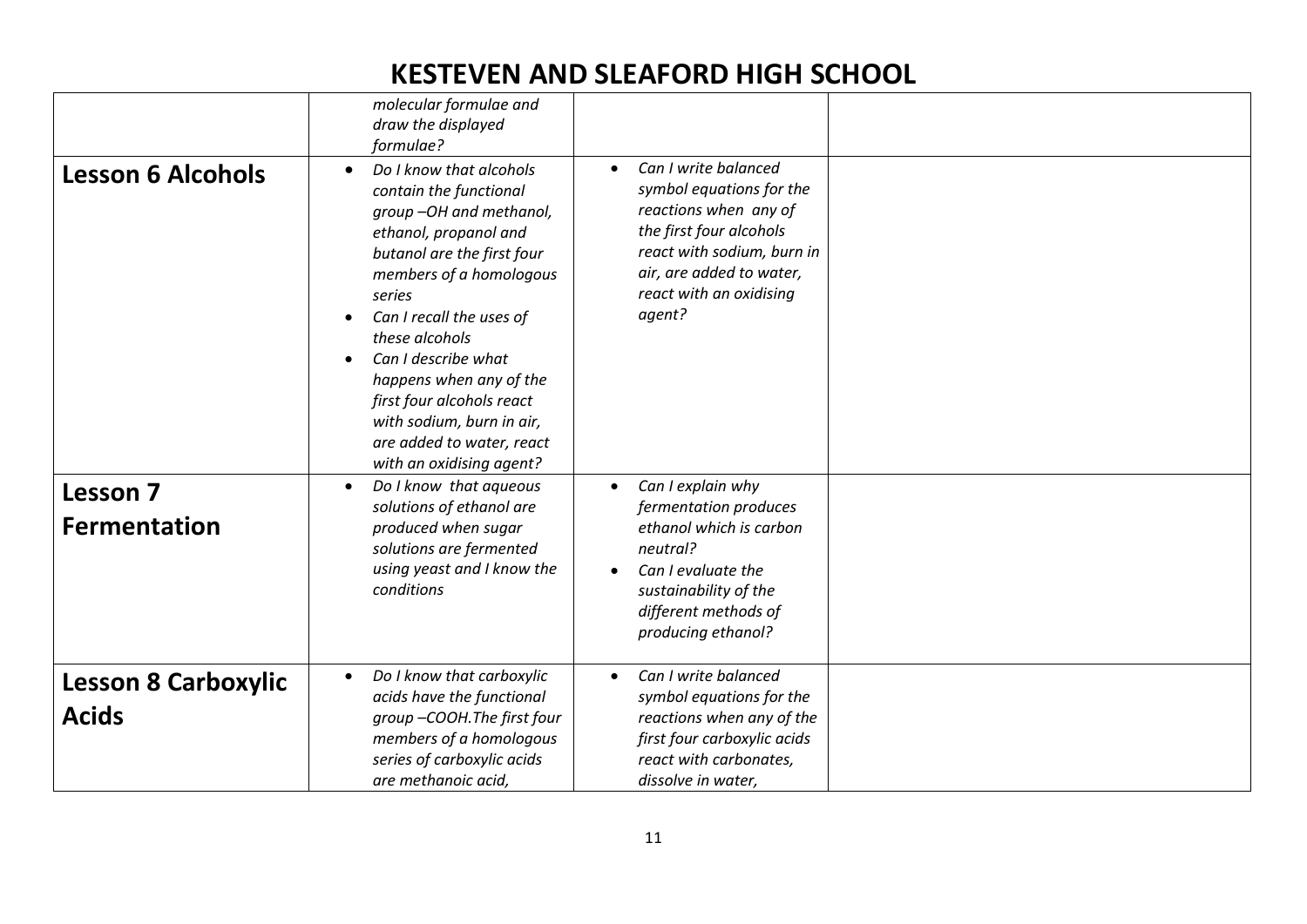|                                              | ethanoic acid, propanoic<br>acid and butanoic acid<br>Can I describe what<br>$\bullet$<br>happens when any of the<br>first four carboxylic acids<br>react with carbonates,<br>dissolve in water                                                                                                                                                                                                               | Can I explain why<br>$\bullet$<br>carboxylic acids are weak<br>acids in terms of<br>ionisation and pH                                                         |  |
|----------------------------------------------|---------------------------------------------------------------------------------------------------------------------------------------------------------------------------------------------------------------------------------------------------------------------------------------------------------------------------------------------------------------------------------------------------------------|---------------------------------------------------------------------------------------------------------------------------------------------------------------|--|
| <b>Lesson 9 Esters</b>                       | Do I know the uses of<br>$\bullet$<br>esters?<br>Do I recognise the structure<br>$\bullet$<br>of an ester?<br>Can I describe what<br>$\bullet$<br>happens when any of the<br>first four carboxylic acids<br>react with alcohols and do I<br>know the reaction<br>conditions?                                                                                                                                  | Can I write balanced<br>symbol equations for the<br>reactions when any of the<br>first four carboxylic acids<br>react alcohols                                |  |
| <b>Lesson 10 Addition</b><br><b>Polymers</b> | Do I know that alkenes can<br>$\bullet$<br>be used to make polymers<br>such as poly(ethene) and<br>poly(propene) by addition<br>polymerisation, in which<br>many small molecules<br>(monomers) join together<br>to form one large<br>molecules (polymers)<br>Can I recognise addition<br>$\bullet$<br>polymers and monomers<br>from diagrams in the forms<br>shown and from the<br>presence of the functional | Can I draw diagrams to<br>$\bullet$<br>represent the formation<br>of a polymer from a given<br>alkene monomer relate<br>the repeating unit to the<br>monomer? |  |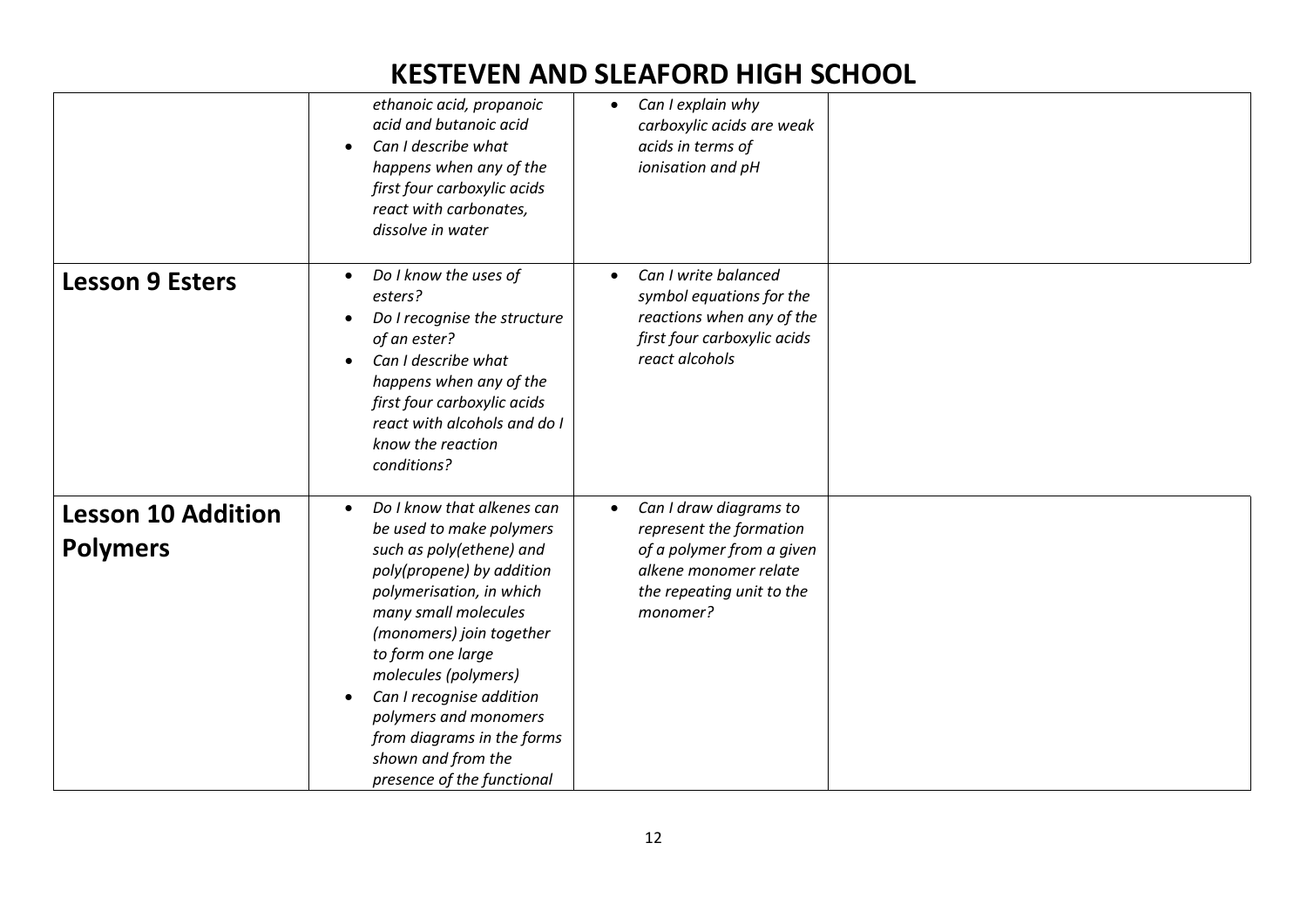|                        | group C=C in the<br>monomers?                                                                                                                                                                                                                                                                                                                                                                                                                               |                                                                                                        |  |
|------------------------|-------------------------------------------------------------------------------------------------------------------------------------------------------------------------------------------------------------------------------------------------------------------------------------------------------------------------------------------------------------------------------------------------------------------------------------------------------------|--------------------------------------------------------------------------------------------------------|--|
|                        |                                                                                                                                                                                                                                                                                                                                                                                                                                                             |                                                                                                        |  |
| Lesson 11              | Do I know that<br>$\bullet$<br>condensation                                                                                                                                                                                                                                                                                                                                                                                                                 | Can I explain the basic<br>$\bullet$<br>principles of condensation                                     |  |
| Condensation           | polymerisation involves                                                                                                                                                                                                                                                                                                                                                                                                                                     | polymerisation by                                                                                      |  |
| <b>Polymers</b>        | monomers with two<br>functional groups. When<br>these monomers react they<br>join together, usually losing<br>small molecules such as<br>water, and so the reactions<br>are called condensation<br>reactions<br>Do I know the simplest<br>$\bullet$<br>polymers are produced<br>from two different<br>monomers with two of the<br>same functional groups on<br>each monomer. For<br>example: ethane diol and<br>hexanedioic acid<br>polymerise to produce a | reference to the<br>functional groups in the<br>monomers and the<br>repeating units in the<br>polymer? |  |
| <b>Lesson 12 Amino</b> | polyester<br>Do I know that amino acids<br>$\bullet$                                                                                                                                                                                                                                                                                                                                                                                                        | Can I draw a dipeptide<br>$\bullet$                                                                    |  |
|                        | have two different                                                                                                                                                                                                                                                                                                                                                                                                                                          | given the structure of the                                                                             |  |
| <b>Acids</b>           | functional groups in a<br>molecule and that they<br>react by condensation<br>polymerisation to produce<br>polypeptides?<br>Do I know that different<br>$\bullet$<br>amino acids can be                                                                                                                                                                                                                                                                      | individual amino acids?                                                                                |  |